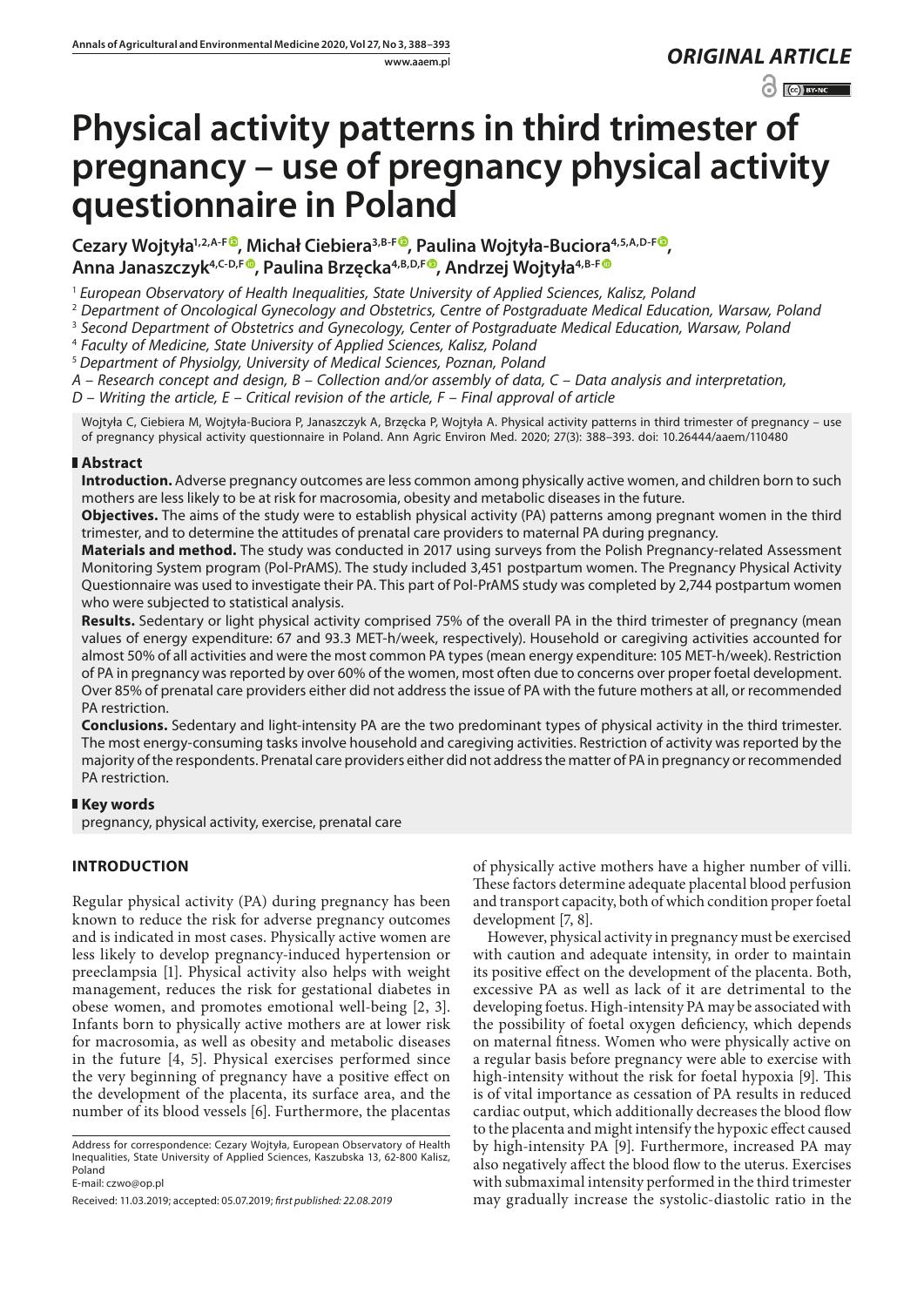uterine artery, which is not reflected by the same indices in the cord blood [10].

Pregnancy constitutes a specific time in the life of a woman, when health becomes the priority. Modification of life habits and plans ensures optimal conditions for foetal development. However, these changes are not always compliant with expert recommendations. Lack of sufficient knowledge, together with lack of support from the healthcare professionals, are the reasons why future mothers often rely on their personal beliefs or unverified sources. Restriction of physical activity is the most visible model of behaviour already at the very beginning of pregnancy [11, 12] and the tendency increases with progressing pregnancy [13, 14]. PA levels decrease, both for moderate- and high-intensity activity, while the number of women who lead a sedentary style of life continues to grow. According to a Danish study, that rate increases from 6% to 29% in the event of pregnancy [15]. Reports from Brazil are even more alarming, with only 4.7% of pregnant women declaring PA during their leisure time throughout the entire course of pregnancy. PA levels during that time decreased by 2% at the beginning of pregnancy and continued to drop with every trimester [16]. Santos et al., in their study on a group of Portuguese women, also confirmed that trend [14]. In contrast, studies from the UK indicate that 48.8% of pregnant women at 18 weeks of gestation engaged in physical activity of over three hours a week, which is comparable to their data from 32 weeks of gestation [17].

The exact relationship between physical activity in pregnancy and pregnancy outcomes remains the subject of much debate [18, 19]. However, the type of activity seems to play the key role in improving pregnancy outcomes. The American College of Obstetricians and Gynecologists (ACOG) recommends at least 150 minutes per week of moderateintensity aerobic activity (i.e., equivalent to brisk walking), distributed throughout the week and adjusted to medical recommendations [3]. Vigorous-intensity aerobic activity is also recommended, but in a group of highly active women before their pregnancy. That kind of PA is recommended before, during and after pregnancy, and also in the third trimester of pregnancy [3]. Despite the positive effect of PA on proper foetal development, future mothers do not always comply with these recommendations [20]. According to the Pol-PrAMS study, women not only do not comply with the expert recommendations regarding PA during pregnancy, but also frequently engage in risky behaviours. As many as 1 in 10 women admit to smoking in pregnancy and some to alcohol consumption [21, 22, 23].

#### **OBJECTIVES**

The aims of the study were to establish PA patterns for pregnant women in the third trimester, and to determine the attitudes of prenatal care providers to PA in pregnancy.

#### **MATERIALS AND METHOD**

The analysis was conducted using survey questionnaires from the so-called Polish Pregnancy-related Assessment Monitoring System (Pol-PrAMS) programme. The questionnaire was modelled on its American equivalent

from the Pregnancy Risk Assessment Monitoring Survey (PRAMS) programme [24]. This population-based study was conducted between February – March 2017 in all public hospitals in Poland. Consent from the head of the hospital was obtained in each case. A group of Polish women and their newborns were investigated in all public hospitals in Poland during postpartum hospitalization (first days after delivery). Thus, all women who were hospitalized postpartum on the designated days of the study were deemed eligible for the study. The Ethics Committee of The Institute of Rural Health in Lublin, Poland, approved the study (Ref. No. 03/2011). Informed consent was verbally obtained from all women and approved by the Ethics Committee. Participation was anonymous and voluntary, and the surveys completed by the women after consent. Thus, each completed questionnaire was a documentation of consent to the study. Overall, 3,451 parturients and their newborns hospitalized in the obstetric wards of hospitals in Poland were investigated.

The Pregnancy Physical Activity Questionnaire (PPAQ) was used to estimate Physical Activity of pregnant women in third trimester of pregnancy. This part of the survey questionnaire was completed by 2,744 postpartum women. Detailed methodology of the Pol-PrAMS study has been presented in a separate study [25]. The questions were related to PA during pregnancy which was connected with everyday activities: household/caregiving activities (questions number 4–10 and 15–19), occupational activities (questions 32–36), as well as sport/exercise during leisure time (questions 23– 31). The respondents completed the questionnaire without assistance and selected the answer which most adequately represented time allotted for each of the investigated activities. In light of the fact that the questionnaires were completed by women during postpartum hospitalization, the questions were related to their third-trimester activities. Time allotted to each daily activity from the questionnaire was then multiplied by its intensity. The intensity and the time predictor for each question were determined using the PPAQ instruction [26], based on the widely-used Compendium of Physical Activities [27], thus obtaining the energy expenditure measured in Metabolic Equivalent of Task (MET). The result was then multiplied by the number of days in the week to measure the energy expenditure per hour per week (MET-h-week). Total PA of the pregnant women, classified by type and intensity, was analyzed. The collected data were presented using median and values of the 25th and 75th percentile. Therefore, the obtained results reflect the third-trimester (late pregnancy) PA of the subjects. The survey used in the Pol-PrAMS study also included questions about attitudes to PA in pregnancy of both the prenatal care provider and the patient. The respondents were asked the following question: 'Did you restrict your physical activity due to pregnancy?'. The following descriptive answers were expected: 'Yes, slightly/significantly' or 'No', depending on their subjective evaluation. The women were also asked about the reasons for PA restriction, using the following suggestions:

- concern over proper foetal development;
- lack of knowledge about the safety of sport activity during pregnancy;
- financial; lack of acceptance from the family/environment; recommendations from the prenatal care provider.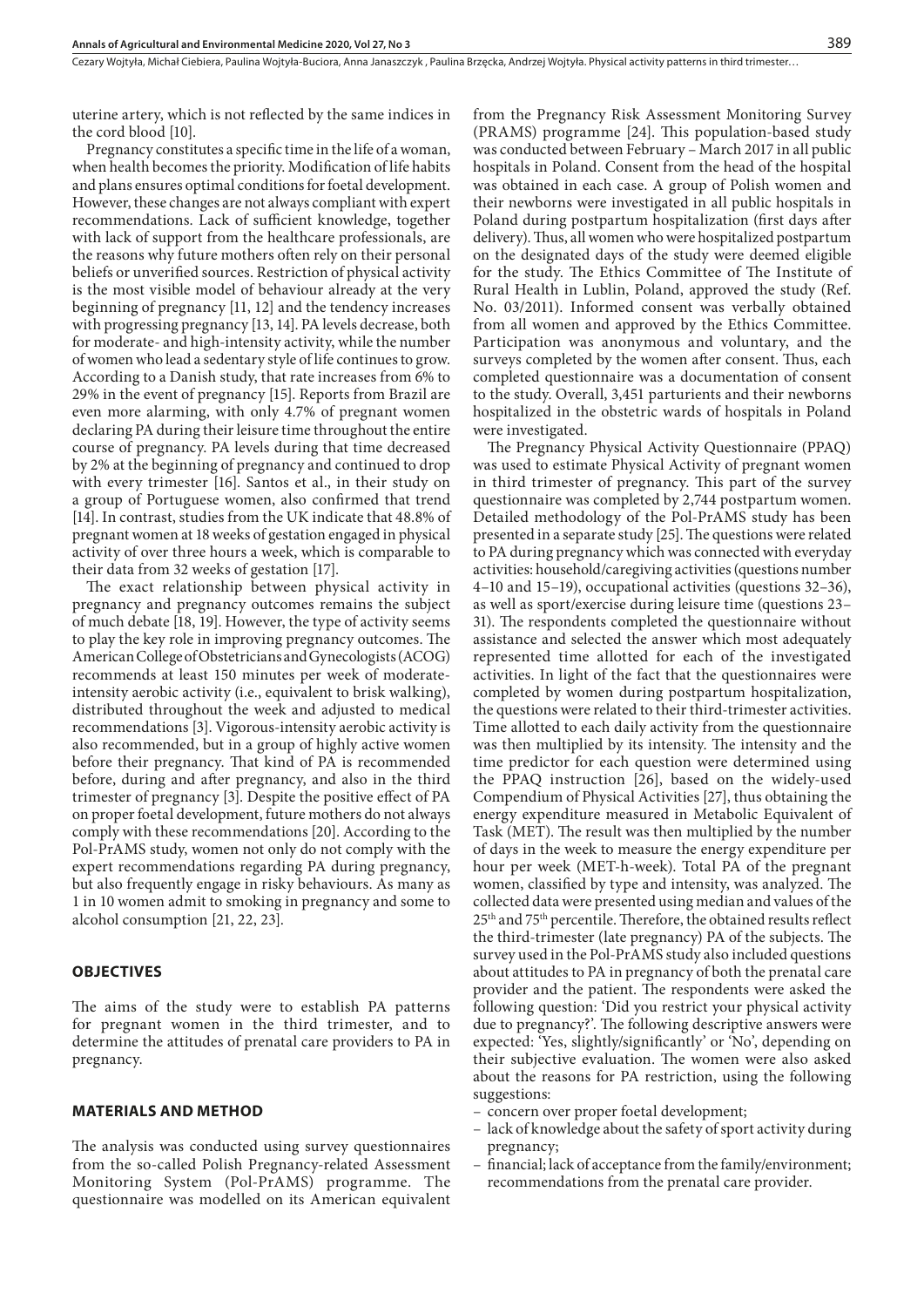Cezary Wojtyła, Michał Ciebiera, Paulina Wojtyła-Buciora, Anna Janaszczyk , Paulina Brzęcka, Andrzej Wojtyła . Physical activity patterns in third trimester…

The recommendations of the prenatal care provider regarding PA during pregnancy were also investigated.

The subjects were supposed to select one of the following answers:

- no mention of PA during pregnancy;
- restriction due to medical reasons;
- restriction due to other reasons;
- maintain habitual physical activity;
- increase physical activity.

Data were analyzed using IBM SPSS Statistics version 24.0 (IBM Corp., Armonk, NY, USA). The collected data, depending on variable type, were organized including sample size, percentages in the subgroups, or descriptive analysis Tables including sample size, mean and standard deviation, median and values of the 25th and 75th percentile. The Chi square test was used to analyze the dependency between categorical variables. The p-value of  $< 0.05$  for a two-tailed test was considered as statistically significant.

#### **RESULTS**

Characteristics of the study population are presented in Table 1. Nearly half of the women participating in the Pol-PrAMS study were between 21–30-years-old. The weight of slightly over 65% of the women ranged from 51–70 kg. The height of almost 80% was 161-180 cm. The largest group (66.4%) comprised women with normal body mass. There were respectively 7.6% and 8% of women with various degrees of obesity and underweight. Almost half of the women did mental work and had secondary education. Almost 60% of the women lived in urban areas, and slightly over 41% in rural areas. The most common way of delivery was vaginal birth (58%), whereas almost 41% gave birth by cesarean section. There were statistically significant differences regarding the total physical activity in the group of the following variables: working status, place of residence, education.

Total PA in the third trimester, classified according to type and intensity, is presented in Table 2. Physical activity in the third trimester was analyzed among women who completed PPAQ (2,744 women). Median of the total energy expenditure: 196.9 MET-h/week. Sedentary or light physical activity accounted for almost 75% of the total PA, and only 25.8% for moderate-intensity PA. In terms of percentages, vigorous-intensity PA remained insignificant.

Of all the PA types, household and caregiving activities accounted for almost half of the energy expenditure, with only 3% of the total PA for sport activity. Changes in PA during pregnancy, their reasons and recommendations of the prenatal care providers concerning PA in pregnancy are presented in Table 3. Almost 40% of the respondents declared no restriction of activity due to pregnancy, while 61.5% reported some restriction of activity, compared to pre-pregnancy PA, with 37% declaring significant restriction of activity. Concern over proper foetal development was the main cause for PA restriction – 63.8% of respondents. Almost 35% of the women declared that the restriction of physical activity was recommended by their prenatal care provider. Also, almost 7% were not aware that sports activity was safe in pregnancy. As many as 58.5% of the prenatal care providers did not address the issue of PA in pregnancy at all. Of the remainder the majority recommended restriction

#### **Table 1.** Characteristics of the study population

|                                    | No.   | %     | $P$ – value<br>(total PA) |
|------------------------------------|-------|-------|---------------------------|
| Age                                |       |       | > 0.05                    |
| Under 20                           | 130   | 3.8   |                           |
| $21 - 30$                          | 1,703 | 49.9  |                           |
| $31 - 40$                          | 1,507 | 44.1  |                           |
| Over 40                            | 73    | 2.1   |                           |
| Weight before pregnancy            |       |       | > 0.05                    |
| $<=$ 50 $kg$                       | 375   | 11.29 |                           |
| 51–70 kg                           | 2,202 | 65.71 |                           |
| 71–90 kg                           | 651   | 19.43 |                           |
| >90 kg                             | 123   | 3.68  |                           |
| Height                             |       |       | > 0.05                    |
| <= 160 cm                          | 692   | 20.7  |                           |
| 161-180 cm                         | 2,633 | 78.74 |                           |
| $>180$ cm                          | 19    | 0.57  |                           |
| BMI                                |       |       | > 0.05                    |
| Below 18.5 (underweight)           | 266   | 8.0   |                           |
| 18.5-24.9 (normal)                 | 2,207 | 66.4  |                           |
| 25–29.9 (pre-obesity)              | 599   | 18.0  |                           |
| 30-34.9 (obsesity class I)         | 183   | 5.5   |                           |
| 35–39.9 (obesity class II)         | 54    | 1.6   |                           |
| >= 40 (obesity class III)          | 15    | 0.5   |                           |
| Working status                     |       |       | < 0.05                    |
| Mental work                        | 1,605 | 47.6  |                           |
| Physical work                      | 910   | 27.0  |                           |
| Unemployed                         | 716   | 21.2  |                           |
| Studying                           | 143   | 4.2   |                           |
| <b>Place of residence</b>          |       |       | < 0.05                    |
| $City > 500,000$ residents         | 341   | 10.2  |                           |
| City 100,000-499,999 residents     | 463   | 13.9  |                           |
| City 50,000-99,999 residents       | 411   | 12.3  |                           |
| City 10,000–49,999 residents       | 521   | 15.6  |                           |
| City < 10,000 residents            | 222   | 6.7   |                           |
| Rural area                         | 1,373 | 41.2  |                           |
| Education                          |       |       | < 0.05                    |
| Basic                              | 71    | 2.1   |                           |
| Secondary                          | 1547  | 45.7  |                           |
| Higher                             | 1,768 | 52.2  |                           |
| Method of delivery                 |       |       | > 0.05                    |
| Vaginal                            | 1,879 | 58.01 |                           |
| Cesarean section                   | 1,324 | 40.88 |                           |
| Assisted delivery (vacuum/forceps) | 36    | 1.11  |                           |

of activity due to various reasons. As many as 14.2% of the physicians advised maintaining habitual physical activity during pregnancy, and only 0.9% recommended increased PA.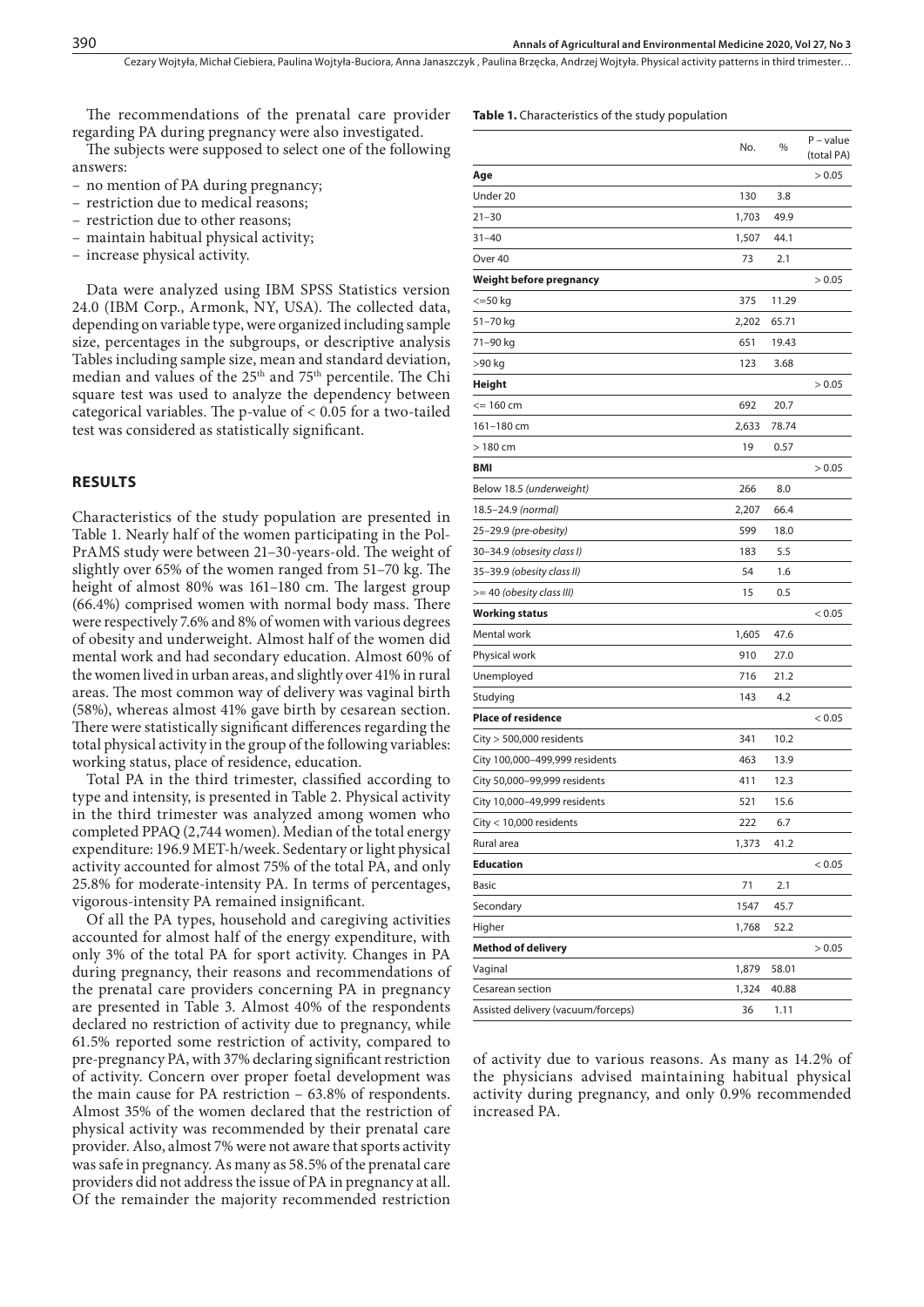Cezary Wojtyła, Michał Ciebiera, Paulina Wojtyła-Buciora, Anna Janaszczyk , Paulina Brzęcka, Andrzej Wojtyła . Physical activity patterns in third trimester…

**Table 2.** Total physical activity, in the third trimester, classified according to type and intensity

| Variable              | Mean  | Standard deviation | Median | 25 <sup>th</sup> percentile | 75 <sup>th</sup> percentile | % of total activity |
|-----------------------|-------|--------------------|--------|-----------------------------|-----------------------------|---------------------|
| <b>Total activity</b> | 214.9 | 118.91             | 196.9  | 137.1                       | 268.9                       | 100.0               |
| Intensity             |       |                    |        |                             |                             |                     |
| Sedentary             | 67.0  | 41.76              | 61.4   | 35.2                        | 92.8                        | 31.2                |
| Light                 | 93.3  | 53.91              | 85.6   | 54.3                        | 123.6                       | 43.4                |
| Moderate              | 55.3  | 65.64              | 34.3   | 10.1                        | 75.9                        | 25.8                |
| Vigorous              | 0.9   | 3.44               | 0.0    | 0.0                         | 0.0                         | 0.4                 |
| <b>Type</b>           |       |                    |        |                             |                             |                     |
| Household/Caregiving  | 105.0 | 80.92              | 82.8   | 48.3                        | 141.7                       | 48.9                |
| Occupational activity | 36.1  | 59.26              | 3.9    | 0.0                         | 67.2                        | 16.8                |
| Sports/Exercise       | 7.2   | 8.56               | 4.8    | 2.3                         | 9.6                         | 3.3                 |

**Table 3.** Changes in physical activity during pregnancy, reasons, and recommendations of prenatal care provider

|                                                                                    | No.   | $\frac{0}{0}$ |
|------------------------------------------------------------------------------------|-------|---------------|
| Did you restrict your physical activity due to pregnancy?                          |       |               |
| No                                                                                 | 1,061 | 38.5          |
| Yes, slightly                                                                      | 675   | 24.5          |
| Yes, significantly                                                                 | 1,018 | 37.0          |
| Reasons for restriction/ cessation of physical activity<br>during pregnancy        |       |               |
| Concern over proper foetal development                                             | 1,159 | 63.8          |
| Lack of knowledge about the safety of sport activity during<br>pregnancy           | 124   | 6.8           |
| Financial                                                                          | 92    | 5.1           |
| Lack of acceptance from family/environment                                         | 44    | 2.4           |
| Recommendations from prenatal care provider                                        | 623   | 34.3          |
| Prenatal care provider's recommendations for physical<br>activity during pregnancy |       |               |
| No mention of PA during pregnancy                                                  | 1.605 | 58.5          |
| Restriction due to medical reasons                                                 | 444   | 16.2          |
| Restriction due to other reasons                                                   | 283   | 10.3          |
| Maintain habitual physical activity                                                | 389   | 14.2          |
| Increase physical activity                                                         | 24    | 0.9           |
|                                                                                    |       |               |

#### **DISCUSSION**

From the questionnaires for evaluation of PA among pregnant women [28,29,30], the validated Pregnancy Physical Activity Questionnaire was used due to its accessibility, repeatability, ease of application, small number of questions, and lead time. The PPAQ was only a part of a large survey within the Pol-PrAMS project. PPAQ was designed for pregnant women and includes activities and their combinations which reflect the PA patterns of the future mothers, allowing isolation the following PA types out of the total PA: household and caregiving, occupational, and sports activities. It also allowed determination of the PA intensity (sedentary, light, moderate and vigorous), making it possible to establish a pattern of PA during pregnancy and comparison between various study populations. The current study has shown that sedentary and light-intensity activities constituted a significant part of PA in the third trimester of pregnancy. Household and caregiving activities accounted for the largest part of the daily energy expenditure. Most women reported restriction of physical activity during pregnancy. According to the mothers, healthcare professionals either failed to address the issue of physical activity altogether or recommended PA restriction in pregnancy.

In this study it was found that activity of light-intensity and sedentary activity accounted for the majority of the total energy expenditure among pregnant Polish women. In total, low-intensity PA (i.e. sedentary and low activity) constituted almost three quarters of their total energy expenditure. This is alarming as physical inactivity in pregnancy is a known risk factor for excessive weight gain and pregnancy complications [3, 31, 32].In other words, moderate-intensity PA, which is recommended by the experts, comprised only 25% of the energy expenditure. Polish pregnant women did not engage in higher-intensity activities, therefore their PA patterns have changed considerably, compared to the pre-pregnancy period. A study conducted in a group of 4,064 women with the use of International Physical Activity Questionnaire (IPAQ) indicated that moderate-intensity PA accounted for 43.0% of the total energy expenditure, while high- and low-intensity PA for 31.35% and 24.75%, respectively [33].

In the current study it was found that household and caregiving activities were the most common types of PA among Polish pregnant women, which is consistent with the findings of Chandonnet et al., in their study of French women [34], and Schmidt et al., in a group of German women [35]. Nevertheless, these women more often engaged in sports activities. Results of the current study were also similar to the findings of Santos et al., who reported a similar distribution of PA intensity among Portuguese women in the third trimester of pregnancy [14]. However, moderate-intensity activities resulted in a slightly higher energy expenditure in that group of women. Also, Portuguese women were more engaged in occupational activities. Cohen et al., observed yet another pattern of PA. Their group of Canadian women was most likely to engage in sedentary, and less likely in light-intensity activities [36]. Their rates of moderate-intensity PA were similar to the current findings. In the group of Canadian women, the highest energy expenditure was connected with transport-related activities. Compared to their Polish peers, Canadian women were less engaged in household and caregiving activities, but more active as far as occupational activity was concerned. All the above-mentioned studies used PPAQ.

A comparison of the above-mentioned results demonstrated that pregnant women in their late pregnancy mainly engaged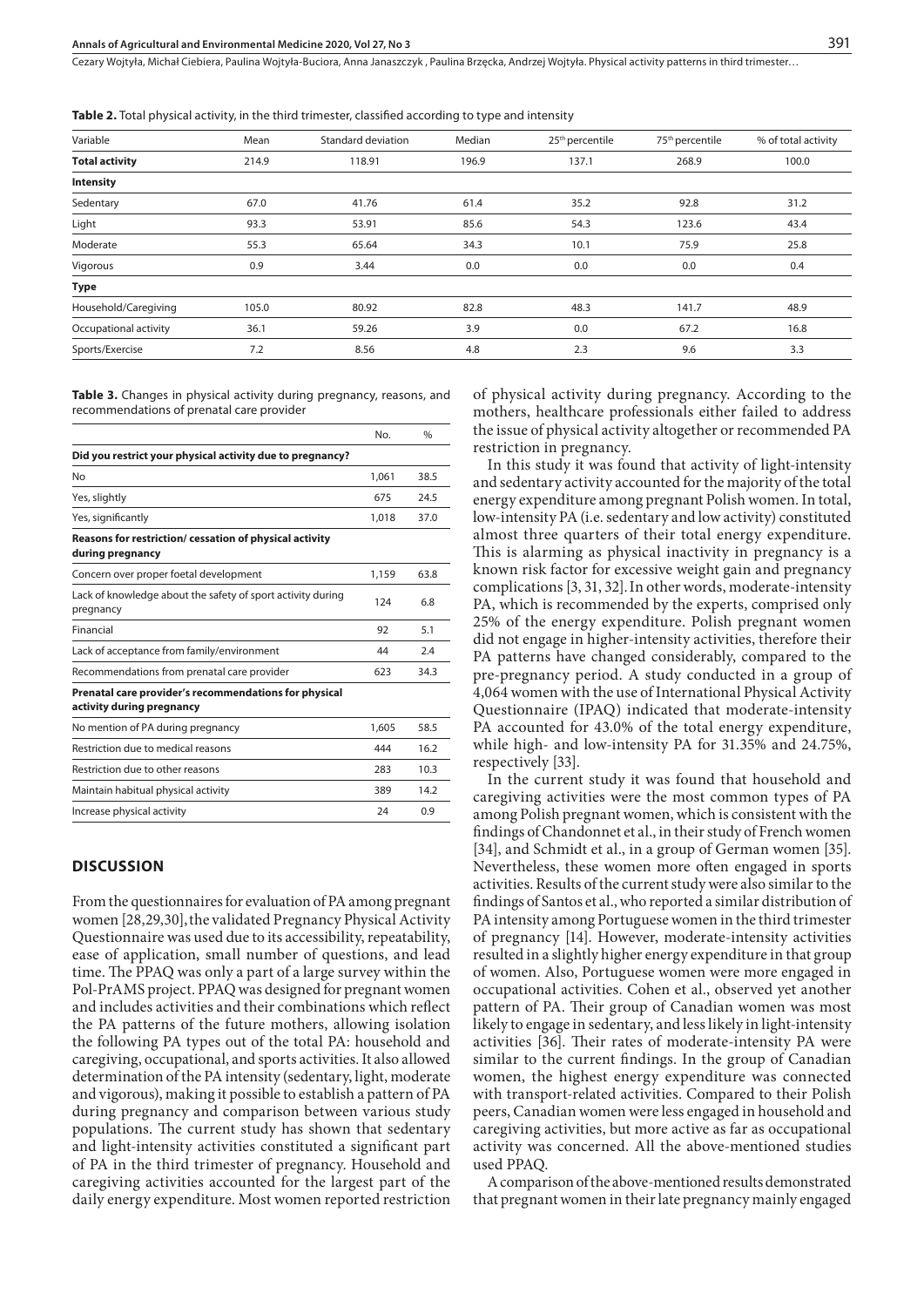in low-intensity activities. However, the distribution of physical activity revealed differences in terms of PA types. Polish, German and French pregnant women were more likely to engage in domestic activities, while Canadian and Portuguese groups in occupational activities. The differences were most probably due to the fact that most Polish pregnant women receive a medical certification (an official document for notification and justification of an absence) from their prenatal care providers. In the current study it was found that only one out of three pregnant women did not receive a sick-leave certification. A similar number of women received the document already in the first trimester of pregnancy. Since the beginning of the second and third trimester, 18.0% and 18.8% of the women, respectively, had taken sick leave (data not shown), compared to 80% of Portuguese women who continued to work throughout the entire course of pregnancy [14].

The attitudes of prenatal care providers to PA during pregnancy are inconsistent. According to the abovementioned sources, approximately 30% of did not mention the subject of PA during pregnancy to their patients, while in the current study that percentage reached almost 60%, including 27% who actually advised PA restriction in pregnancy. As a result, over 60% of pregnant Polish women restricted their PA during pregnancy, with 37% reporting significant restriction of PA. The main reasons included concerns over proper foetal development or compliance with recommendations of the prenatal care provider. Importantly, inhabitants of rural areas restricted their PA during pregnancy significantly more often, compared to their peers from urban areas. According to earlier studies by the authors of the current study, the mean energy expenditure of urban dwellers was 10 MET-h/week higher than rural dwellers [37].

The presented study was not without limitations. PPAQ is a self-report tool, which might overestimate the time allocated to various activities, thus resulting in misclassification of the subjects. The study surveyed recall information from participants which might further increase the bias. The data about the attitudes of prenatal care providers to PA in pregnancy were obtained using maternal self-reports and reflect the maternal perceptions of those attitudes, rather than the actual attitudes on the subject. It is important to bear in mind that PPAQ has been validated for pregnant women and used in many other studies, with the same methodology, and only those studies were used for comparison.

This study was conducted in all public hospitals in Poland and all women who were hospitalized on the designated days of the study were deemed eligible for the study. Thus, its population-based character allowed to avoidance of a selection bias. The study included the entire population of women, including those who for medical reasons, limited their physical activity, but were nevertheless included in comparisons between other studies due to their similar methodology.

#### **CONCLUSIONS**

Sedentary and light-intensity activities constituted a significant part of PA among women in the third trimester of pregnancy, with only 25% of total PA devoted to moderate-intensity activities. Household and caregiving activities accounted for the largest part of daily energy expenditure. Most women reported restriction of activity, mainly due to concern over proper foetal development or due to recommendations of the prenatal care provider. As far as physical activity during pregnancy is concerned, healthcare professionals either failed to address these issues or recommended restriction of PA during pregnancy. It therefore seems prudent to conduct workshops for healthcare professionals to further educate them, as they clearly underestimate the need for physical activity in pregnancy.

#### **REFERENCES**

- 1. Aune D, Saugstad OD, Henriksen T, Tonstad S. Physical activity and the risk of preeclampsia: a systematic review and metaanalysis. Epidemiology. 2014; 25(3):331–343. doi: 10.1097/ EDE.0000000000000036
- 2. Aune D, Sen A, Henriksen T, Saugstad OD, Tonstad S. Physical activity and the risk of gestational diabetes mellitus: a systematic review and dose-response meta-analysis of epidemiological studies. Eur J Epidemiol. 2016; 31(10): 967–997.
- 3. ACOG Committee Opinion No. 650: Physical Activity and Exercise During Pregnancy and the Postpartum Period. Obstet Gynecol. 2015; 126(6): e135–42. doi: 10.1097/AOG.0000000000001214
- 4. Currie LM, Woolcott CG, Fell DB, Armson BA, Dodds L. The association between physical activity and maternal and neonatal outcomes: a prospective cohort. Matern Child Health J. 2014; 18(8): 1823–30. doi: 10.1007/s10995-013-1426-3
- 5. Wang Y, Gao E, Wu J, Zhou J, Yang Q, Walker MC, et al. Fetal macrosomia and adolescence obesity: results from a longitudinal cohort study. Int J Obes (Lond). 2009; 33(8): 923–8. doi: 10.1038/ijo.2009.131
- 6. Bell RJ, Palma SM, Lumley JM. The effect of vigorous exercise during pregnancy on birth-weight. Aust N Z J Obstet Gynaecol. 1995; 35(1): 46–51.
- 7. Clapp JF 3rd. The effects of maternal exercise on fetal oxygenation and feto-placental growth. Eur J Obstet Gynecol Reprod Biol. 2003; 110 Suppl 1: S80–5.
- 8. Clapp JF 3rd, Kim H, Burciu B, Lopez B. Beginning regular exercise in early pregnancy: effect on fetoplacental growth. Am J Obstet Gynecol, 2000; 183: 1484–1488.
- 9. Webb KA, Wolfe LA, McGrath MJ. Effects of acute and chronic maternal exercise on fetal heart rate. J Appl Physiol (1985). 1994; 77(5): 2207–13.
- 10. Erkkola RU, Pirhonen JP, Kivijärvi AK. Flow velocity waveforms in uterine and umbilical arteries during submaximal bicycle exercise in normal pregnancy. Obstet Gynecol. 1992; 79(4): 611–5.
- 11. Clapp JF. Effects of Diet and Exercise on Insulin Resistance during Pregnancy. Metab Syndr Relat Disord. 2006; 4(2): 84–90. doi: 10.1089/ met.2006.4.84
- 12. Wojtyła A, Kapka-Skrzypczak L, Biliński P, Paprzycki P. Physical activity among women at reproductive age and during pregnancy (Youth Behavioural Polish Survey – YBPS and Pregnancy-related Assessment Monitoring Survay – PrAMS) – epidemiological population studies in Poland during the period 2010–2011. Ann Agric Environ Med. 2011; 18(2): 365–74.
- 13. Borodulin K, Evenson KR, Herring AH. Physical activity patterns during pregnancy through postpartum. BMC Womens Health. 2009; 9: 32. doi: 10.1186/1472-6874-9-32
- 14. Santos PC, Abreu S, Moreira C, Santos R, Ferreira M, Alves O, et al. Physical Activity Patterns During Pregnancy in a Sample of Portuguese Women: A Longitudinal Prospective Study. Iran Red Crescent Med J. 2016; 18(3): e22455. doi: 10.5812/ircmj.22455
- 15. Hegaard HK, Damm P, Hedegaard M, Henriksen TB, Ottesen B, Dykes AK, et al. Sports and leisure time physical activity during pregnancy in nulliparous women. Matern Child Health J. 2011; 15(6): 806–13. doi: 10.1007/s10995-010-0647-y
- 16. Domingues MR, Barros AJ. Leisure-time physical activity during pregnancy in the 2004 Pelotas Birth Cohort Study. Rev Saude Publica. 2007; 41(2): 173–80. Erratum in: Rev Saude Publica. 2007 Jun; 41(3): 493.
- 17. Liu J, Blair SN, Teng Y, Ness AR, Lawlor DA, Riddoch C. Physical activity during pregnancy in a prospective cohort of British women: results from the Avon longitudinal study of parents and children. Eur J Epidemiol. 2011; 26(3): 237–47. doi: 10.1007/s10654-010-9538-1.
- 18. Juhl M, Olsen J, Andersen PK, Nøhr EA, Andersen AM. Physical exercise during pregnancy and fetal growth measures: a study within